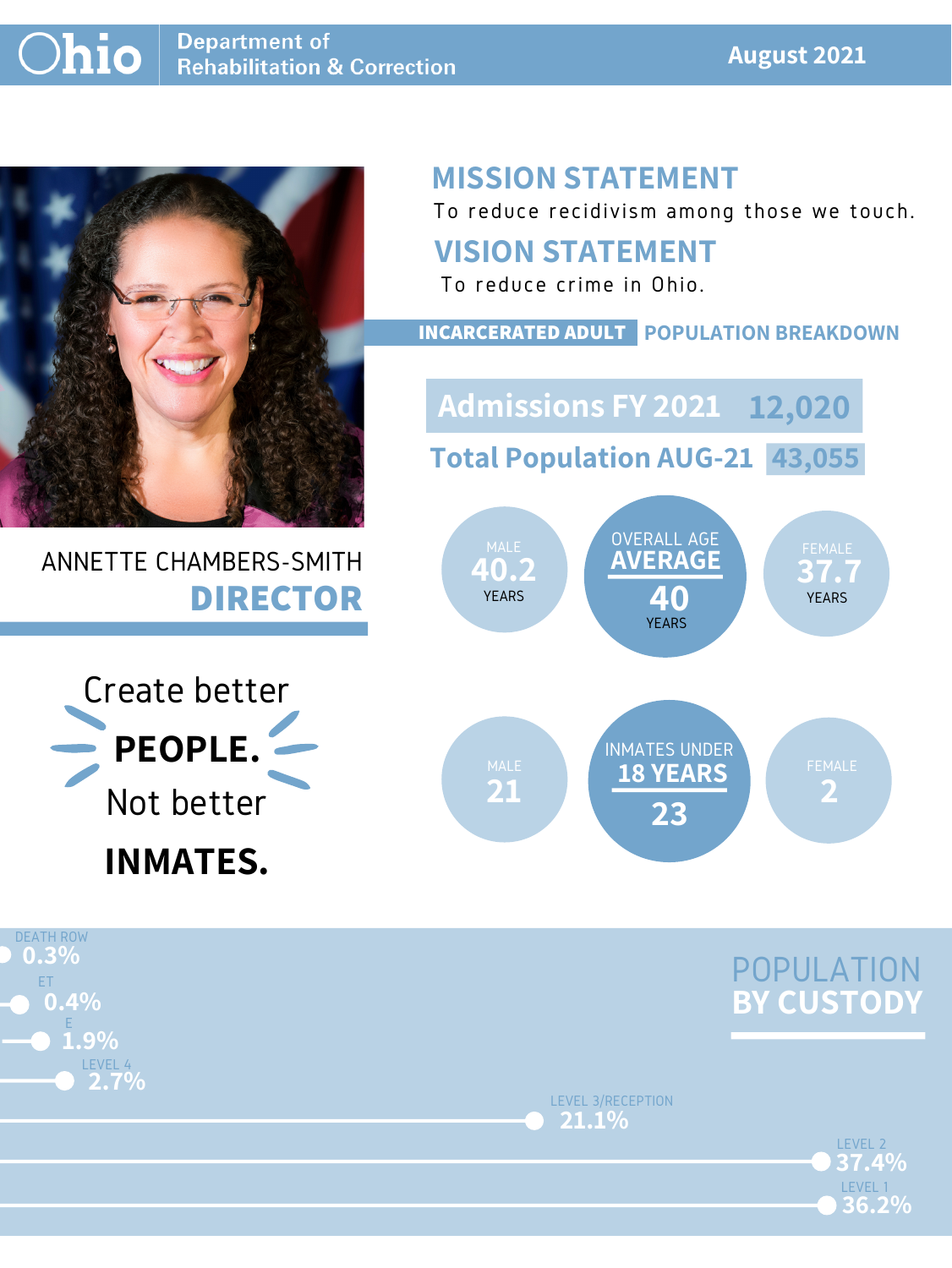#### Other Race 1,527

Black 19,214 White 22,314





# INMATE RELEASES



Executions Since February 1999 Executions Calendar Year to Date **0 56**

### **Monthly Community Supervision Count**

| Total FY 2021                              | 18,671 |
|--------------------------------------------|--------|
| <b>Releases to Supervision</b>             | 14,505 |
| To Parole                                  | 156    |
| To Post Release Control                    | 9,387  |
| To Transitional Control/Treatment Transfer | 3,501  |
| To Judicial Release                        | 1,461  |
| <b>Releases Without Supervision</b>        | 4,127  |
| Miscellaneous Releases                     | 39     |
| *Excludes Deaths                           |        |

| <b>Community Control</b>    | 4,032  |
|-----------------------------|--------|
| <b>Interstate Compact</b>   | 3,323  |
| <b>Intervention in Lieu</b> | 594    |
| <b>Judicial Release</b>     | 615    |
| <b>PRC/Parole</b>           | 20,519 |

# Total Corrections Officers (CO) Inmate To Correction Officer Ratio **6,130**

## **Staff Profile** Total Staff **11,498**

Total Parole Officers (PO)

#### **6.2:1**

**523**